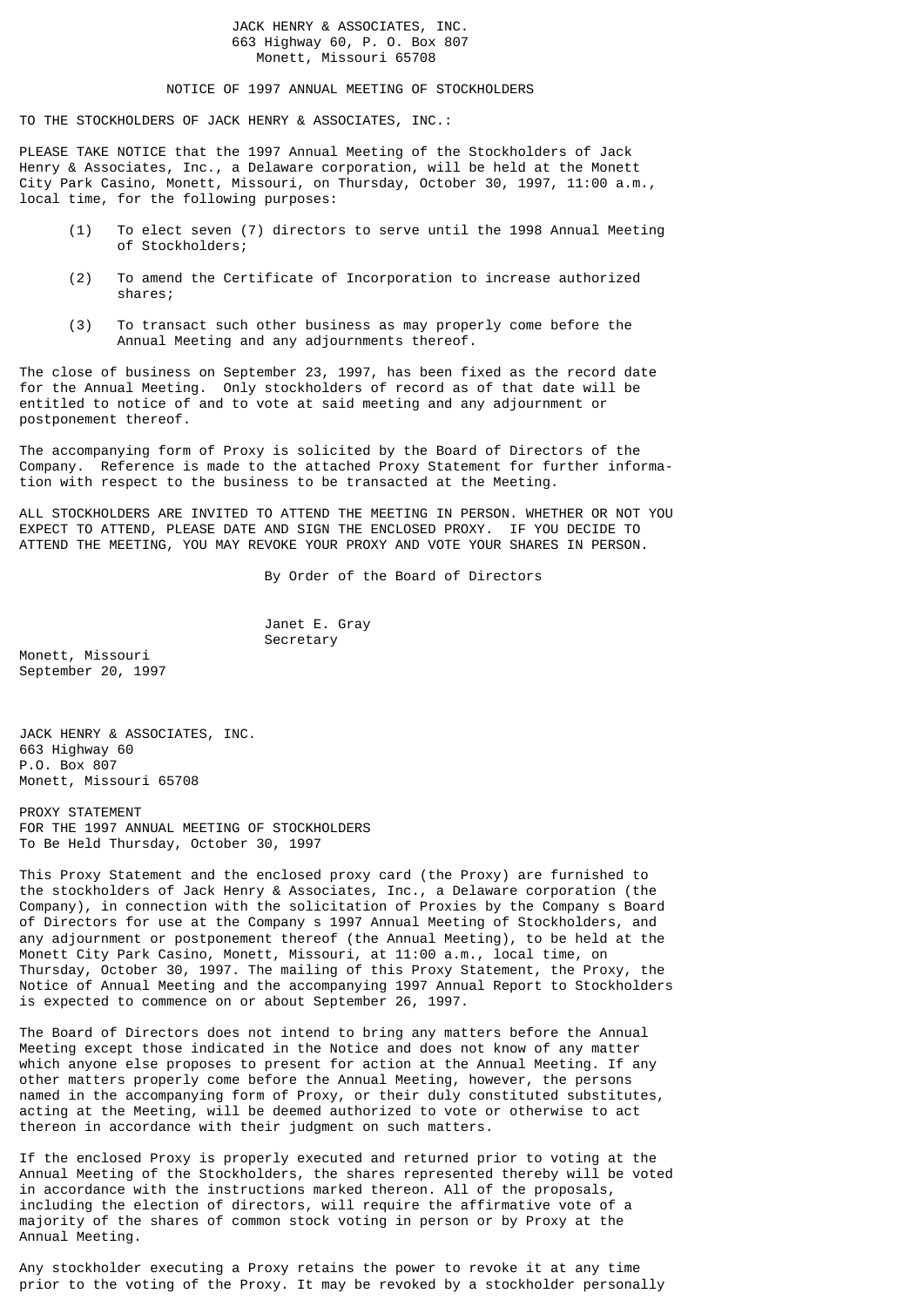appearing at the Annual Meeting and casting a contrary vote, by filing an instrument of revocation with the Secretary of the Company, or by the presentation at the Annual Meeting of a duly executed later dated Proxy.

# **VOTTNG**

At the 1997 Annual Meeting, Stockholders will consider and vote upon:

- (1) The election of seven (7) directors;
- (2) Amendment of the Certificate of Incorporation to increase authorized shares; and
- (3) Such other matters as may properly come before the Annual Meeting.

Only stockholders of record at the close of business on September 23, 1997, the record date for the 1997 Annual Meeting, are entitled to notice of and to vote at such meeting. Stockholders are entitled to one vote for each share of Common Stock on each matter to be considered at the Annual Meeting.

The Company s authorized capital stock currently consists of 30,000,000 shares of common stock, par value \$.01 per share (the Common Stock), and 500,000 shares of preferred stock, par value \$1.00 per share (the Preferred Stock). As of August 12, 1997, there were 18,753,044 shares of Common Stock outstanding and no shares of Preferred Stock outstanding. At such date, the Company s executive officers and directors were entitled to vote, or to direct the voting of 7,445,277 shares of Common Stock, representing 38.34% of the shares entitled to vote at the 1997 Annual Meeting. Unless otherwise specified, all share numbers and other share data have been adjusted to reflect 3 for 2 stock splits in March 1992, March 1993 and again in March 1997 and the 4 for 3 stock split in March 1994, each effected as stock dividends.

All shares represented by Proxy and all Proxies solicited hereunder will be voted in accordance with the specifications made by the stockholders executing such Proxies. If a stockholder does not specify how a Proxy is to be voted, the shares represented thereby will be voted: (1) FOR the election as directors of the seven (7) persons nominated by management; (2) FOR amendment of the Certificate of Incorporation to increase authorized shares; and (3) FOR and in accordance with the discretion of the persons to whom the Proxy is granted upon other matters that may properly come before the Annual Meeting.

### STOCK OWNERSHIP OF CERTAIN STOCKHOLDERS

The following table sets forth information as of August 19, 1997, concerning the equity ownership of those individuals who are known to be the beneficial owners, as defined in Rule 13d-3 of the Securities Exchange Act of 1934, of 5% or more of the Company s Common Stock, and by all of the Company s directors and executive officers as a group:

|                                 |                                                                                                            | Number of                              | Percentage                      |
|---------------------------------|------------------------------------------------------------------------------------------------------------|----------------------------------------|---------------------------------|
| Title of Class                  | Name and Address of<br>Beneficial Owner                                                                    | Shares<br>Beneficially<br>Owned<br>(1) | of Shares<br>Outstanding<br>(1) |
| \$.01 par value<br>Common Stock | John W. Henry,<br>Michael E. Henry,<br>Vicki Jo Henry<br>and JKHY Partners<br>663 Highway 60<br>Monett, MO | 4,795,714<br>(2)                       | 25.23%                          |
|                                 | Jerry D. Hall<br>663 Highway 60<br>Monett, MO                                                              | 1,719,859<br>(3)                       | 9.17%                           |
|                                 | Eddina F. Henry<br>411 Lincoln Road South<br>Monett, MO                                                    | 1,425,000<br>(4)                       | 7.60%                           |
|                                 | All directors and exec-<br>utive officers as a<br>group (9 persons)                                        | 7,445,277<br>(5)                       | 38.34%                          |

(1) The persons named in the table have sole voting and investment power with respect to all shares of Common Stock shown as beneficially owned by them, except as noted below. With respect to shares held in the Company s  $401(k)$ Employee Stock Ownership Plan (the  $401(k)$  ESOP), a participant has the right to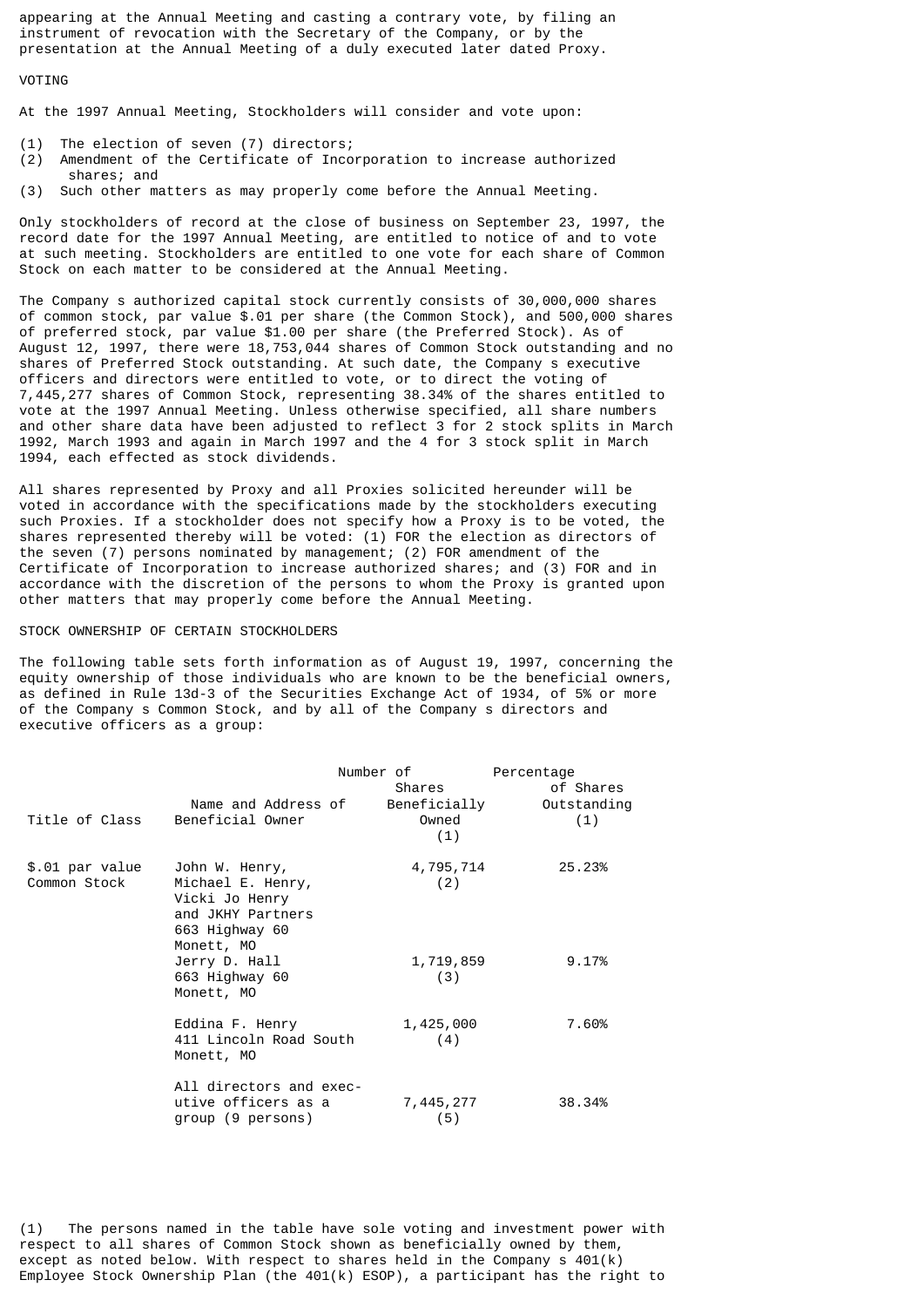direct the voting and disposition of shares allocated to his account.

(2) Reflects information in filings with the SEC by members of the Henry family reporting for JKHY Partners (the Partnership), a family partnership of which the listed individuals are partners. John W. Henry separately may be deemed to beneficially own 1,288,089 shares, including 1,165,549 shares held individually, 41,232 shares allocated to his 401(k) ESOP account, and 81,308 shares held by JKHY Partners. Michael E. Henry separately may be deemed to beneficially own 3,507,625 shares, including 37,209 shares held individually, 15,466 shares allocated to his 401(k) ESOP account, 255,000 shares currently acquirable by exercise of outstanding stock options, 1,725,000 shares held by the Partnership, 1,325,000 shares held in a living trust and 100,000 shares held by the Henry Family Limited Partnership, both established by his mother, Eddina F. Henry. Michael E. Henry may be deemed to share beneficial ownership in the shares held by the JKHY Partners, by the Eddina F. Henry Trust and by the Henry Family Limited Partnership because he has been granted proxies to vote such shares. Vicki Jo Henry does not beneficially own any shares of common stock in her individual capacity and her business address is 6851 South Holly Circle, Suite 270, Englewood, Colorado, 80112. The business address of John W. Henry, Michael E. Henry and the Partnership is reflected in the table.

(3) Includes 47,478 shares held in the Company s 401(k) ESOP for Mr. Halls account.

(4) Reflects information in filings with the SEC by Eddina F. Henry to report shares held in a revocable trust for her benefit and shares held by the Henry Family Limited Partnership. As described above in Footnote (2), beneficial ownership of these shares is shared with Michael E. Henry.

(5) Includes 665,247 shares which are or will be acquirable within 60 days under outstanding stock options, and 140,462 shares held in the Company s 401(k) ESOP for the accounts of all officers and directors as a group.

PROPOSAL 1 ELECTION OF DIRECTORS

### Procedure

At the meeting, the stockholders will elect seven (7) directors to hold office for one-year terms ending at the Company s 1998 Annual Meeting of Stockholders or until their successors are elected and qualified. The Company s Board of Directors has nominated the Company s seven (7) current directors for reelection at the Annual Meeting.

The stockholders are entitled to one vote per share on each matter submitted to vote at any meeting of the Stockholders. Unless contrary instructions are given, the persons named in the enclosed Proxy or their substitutes will vote FOR the election of the nominees named below.

The Board of Directors believes that all of the nominees are willing to serve as directors. However, if any nominee at the time of election is unable to serve or is otherwise unavailable for election, and as a result other nominees are designated by the Board of Directors, the persons named in the enclosed Proxy or their substitutes intend to vote for the election of such designated nominees.

Nominees For Election

The directors and nominees for election as directors of the Company, as well as certain information about them, are as follows:

| Name                | Position<br>with Company                                        | Director<br>Since | Number of<br>Shares Bene-<br>ficially<br>Owned $(1)$ | Percentage of<br>Shares Out-<br>standing $(1)$ |
|---------------------|-----------------------------------------------------------------|-------------------|------------------------------------------------------|------------------------------------------------|
| Michael E.<br>Henry | Chairman,<br>Chief Execu-<br>tive Officer<br>and Director       | 1986              | 3,507,625<br>(2)                                     | 18.45%                                         |
| Michael R. Wallace  | President,<br>Chief Oper-<br>ating Offi-<br>cer<br>and Director | 1991              | 316, 135<br>(3)                                      | 1.66%                                          |
| John W. Henry       | Vice Chair-<br>man, Senior<br>Vice Presi-                       | 1977              | 1,288,089<br>(2)                                     | 6.87%                                          |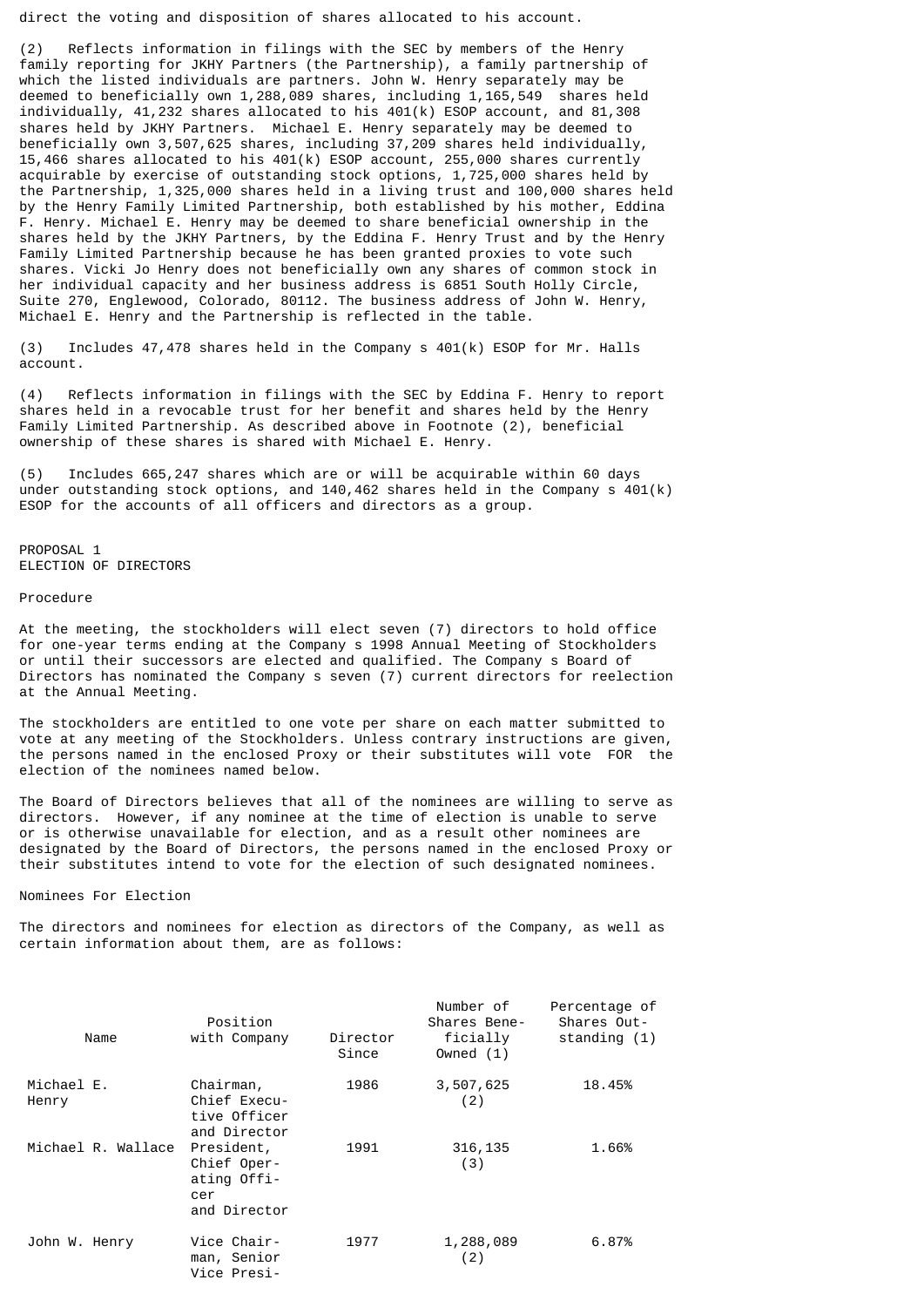|                  | dent and<br>Director                           |      |                  |         |
|------------------|------------------------------------------------|------|------------------|---------|
| Jerry D. Hall    | Executive<br>Vice<br>President<br>and Director | 1977 | 1,719,859<br>(4) | 9.17%   |
| James J. Ellis   | Director                                       | 1985 | 126,820<br>(5)   | $\star$ |
| Burton O. George | Director                                       | 1987 | 78,799<br>(5)    | $\star$ |
| George R. Curry  | Director                                       | 1989 | 157,426<br>(6)   | $\star$ |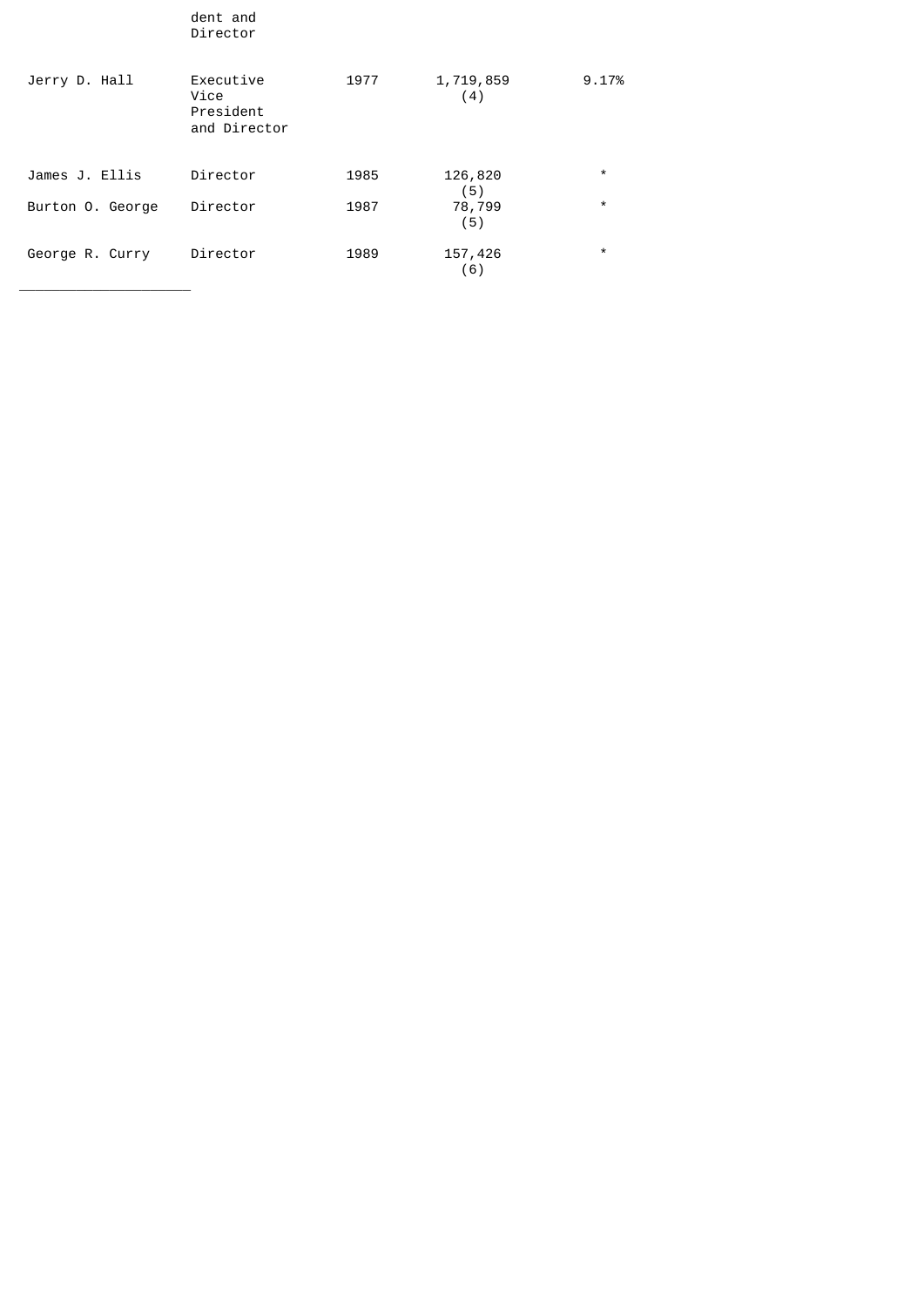(1) Information is set forth as of August 19, 1997. The persons named in the table have sole voting and investment power with respect to all shares of Common Stock shown as beneficially owned by them, except as noted below. With respect to shares held in the Company s 401(k) Employee Stock Ownership Plan (the 401(k) ESOP), a participant has the right to direct the voting and disposition of shares allocated to his account.

(2) See Stock Ownership of Certain Stockholders - Footnote (2), above. The number of shares beneficially owned by John W. Henry and Michael E. Henry are separately listed in the table.

(3) Includes 247,500 shares currently acquirable by exercise of an outstanding option and 21,288 shares held in the Company s  $401(k)$  ESOP for Mr. Wallace s account.

(4) Includes 47,478 shares held in the Company s 401(k) ESOP for Mr. Hall s account.

(5) Includes 29,999 shares that are currently acquirable and 5,000 that are acquirable beginning October 27, 1997, by exercise of outstanding options.

 (6) Includes 128,427 shares held as trustee for self, shares held as trustee for family members, shares held in trust with spouse as co-trustee for her benefit, and 23,999 shares that are currently acquirable and 5,000 shares that are acquirable beginning October 27, 1997, by exercise of outstanding options.

The following information relating to the Company s directors and nominees for director, all of whom are United States citizens, is with respect to their principal occupations and positions during the past five years:

Michael E. Henry, age 36, Chairman of the Board, Chief Executive Officer and Director. Mr. Henry, the son of John W. Henry and a director of the Company since 1986, has served as the Company s Chairman of the Board and Chief Executive Officer since October, 1994. He previously served as Vice Chairman and Senior Vice President since 1993. Previous to that he served as Manager of Research and Development since 1983. He joined the Company in 1979.

Michael R. Wallace, age 35, President, Chief Operating Officer and Director. Mr. Wallace, a director of the Company since 1991, has served as President since 1993 and as the Chief Operating Officer since October, 1994. He previously served as Manager of Installation Services since 1986. He joined the Company in 1981.

John W. Henry, age 62, Vice Chairman, Senior Vice President and Director. Mr. Henry, a founder and principal stockholder of the Company, has served as Vice Chairman since October, 1994. He previously served as Chairman of the Board from 1977 through 1994. He also has been a director since the Company s inception in 1977. He previously served as Chief Executive Officer from 1977 through 1988 and as President until 1989.

Jerry D. Hall, age 54, Executive Vice President and Director. Mr. Hall, a principal stockholder of the Company, has served as Executive Vice President since October, 1994. He previously served as Chief Executive Officer from 1990 through 1994. He also has been a director since the Company s inception in 1977. He previously served as President from 1989 through 1993 and as Vice President-Operations from 1977 through 1988.

James J. Ellis, age 63, Director. Mr. Ellis, a director of the Company since 1985, has been Managing Partner of Ellis/Rosier Financial Services since 1992. Mr. Ellis served as general manager of MONY Financial Services, Dallas, Texas, from 1979 until his retirement in 1992. Mr. Ellis also serves as a director of Merit Medical Systems, Inc.

Burton O. George, age 70, Director. Mr. George, a director of the Company since 1987, is retired. He previously had been in the banking business since 1958, and most recently served as Chairman of the Board and Chief Executive Officer of First National Bank of Berryville, Berryville, Arkansas from 1985 through 1989.

George R. Curry, age 72, Director. Mr. Curry, a director of the Company since 1989, is Chairman of Central Bank, Lebanon, Missouri, with which he has been affiliated since 1949, as well as President of Central Shares, Inc., a bank holding company.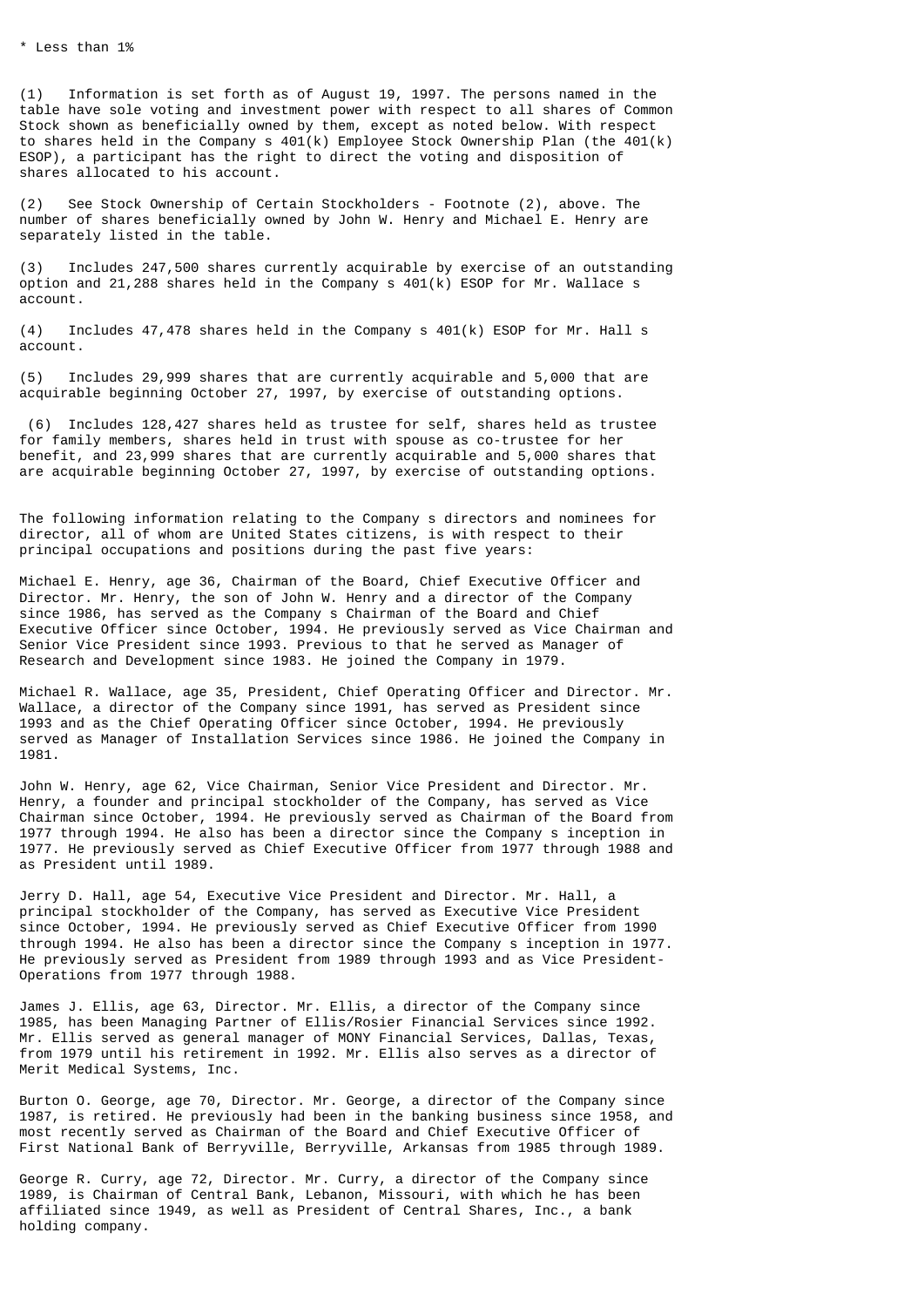### THE BOARD OF DIRECTORS AND COMMITTEES OF THE BOARD

The Company s Board of Directors held four (4) meetings during the last fiscal year. The Company maintains an Audit Committee and a Compensation Committee of which Messrs. Curry, George and Ellis are members. The Company does not maintain a standing Nominating Committee. The functions of the Audit Committee are to provide direct communication between the Board of Directors and the Company s auditors and to recommend the selection of the Company s auditors to the Board of Directors. The functions of the Compensation Committee are to recommend salaries for executives and key employees to the Board of Directors for approval and to review and make recommendations to the Board of Directors on compensation plans for the other employees. The Compensation Committee also administers the Company s 1987 Stock Option Plan. The Audit Committee met once and the Compensation Committee met twice during the last fiscal year and each director attended at least 75% of the total of all meetings of the Board of Directors and all committees on which they served.

### Directors Compensation

The Company s directors who are employed by the Company do not receive any separate compensation for service on the Board of Directors. The Company s directors who are not otherwise employed by the Company no longer receive cash compensation for attendance at meetings of the Board of Directors that they attend, but are reimbursed for out-of-pocket expenses incurred in attending such meetings. With the adoption of the 1995 Non-Qualified Stock Option Plan last year, the non-employee directors of the Company are now compensated for their service by the annual grant of non-statutory stock options to purchase 5,000 shares of common stock of the Company, subject to an overall grant limitation under the plan of 50,000 shares to any individual director.

# EXECUTIVE OFFICERS AND SIGNIFICANT EMPLOYEES

The executive officers and significant employees of the Company, as well as certain biographical information about them, are as follows:

| Name                      | Position with Company                                       | Officer/<br>Significant<br>Employee Since |
|---------------------------|-------------------------------------------------------------|-------------------------------------------|
| Michael E. Henry          | Chairman of the Board and<br>Chief Executive Officer        | 1983                                      |
| Michael R. Wallace        | President and<br>Chief Operating Officer                    | 1991                                      |
| John W. Henry             | Vice Chairman and Senior<br>Vice President                  | 1977                                      |
| Jerry D. Hall             | Executive Vice President                                    | 1977                                      |
| Terry W. Thompson         | Vice President,<br>Chief Financial Officer<br>and Treasurer | 1990                                      |
| Marguerite P. Butterworth | Vice President                                              | 1993                                      |

The following information relating to the Company s executive officers and significant employees, all of whom are United States citizens, not already described herein, is with respect to their principal occupations and positions during the past five years:

Terry W. Thompson, Age 47, Vice President, Chief Financial Officer and Treasurer. Mr. Thompson has served as Vice President, Chief Financial Officer and Treasurer of the Company since 1990.

Marguerite P. Butterworth, Age 49, Vice President. Ms. Butterworth has served as Vice President since February of 1993. Ms. Butterworth joined the Company in 1983 and has been Hardware Manager since 1984.

# SECTION 16(a) BENEFICIAL OWNERSHIP REPORTING COMPLIANCE

The Company is required to identify any director or officer who failed to timely file with the Securities and Exchange Commission a report required under Section 16(a) of the Securities Exchange Act of 1934 relating to ownership and changes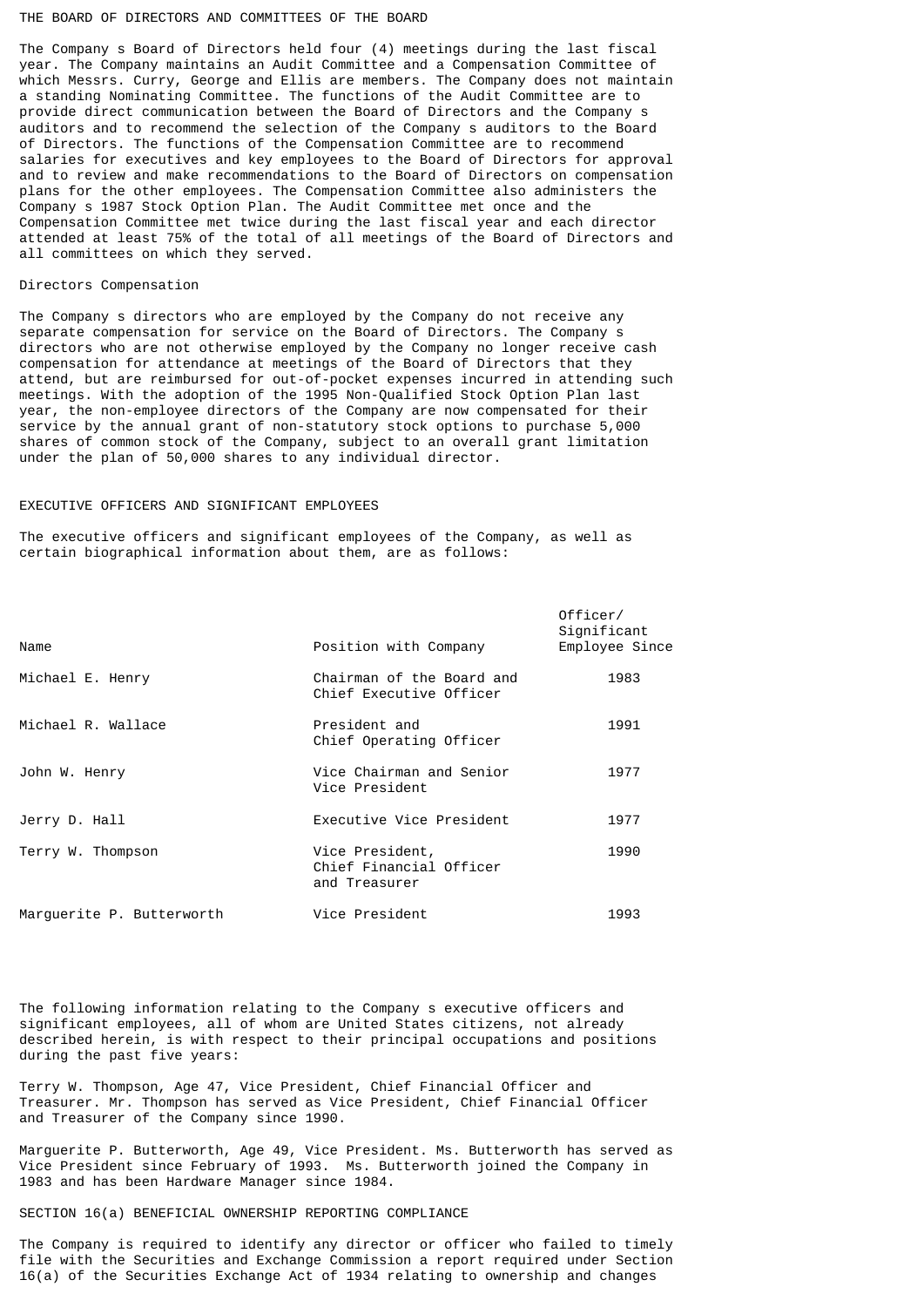in ownership of the Company s common stock. The required reports consist of initial statements on Form 3, statements of changes on Form 4 and annual statements on Form 5. During the fiscal year ended June 30, 1997, there were no delinquent filings, except for a single filing with respect to a disposition of 6,500 shares by John W. Henry which was filed seven days late on June 17, 1997 due to a clerical error.

# EXECUTIVE COMPENSATION

The following table sets forth certain information with regard to the compensation paid by the Company to the Chief Executive Officer and to the Company's other three most highly compensated executive officers for the year ended June 30, 1997.

# SUMMARY COMPENSATION TABLE

| Name and<br>Principal<br>Position                      | Year         | Salary<br>\$           | <b>Bonus</b><br>\$ |                 | 0t<br>her<br>$An -$<br>$nu -$<br>al<br>Co<br>$m -$<br>pe<br>$n -$<br>$sa-$<br>tio<br>n<br>( \$ )<br>(1) | Long-Term<br>Compensa-<br>tion<br>Shares<br>underly-<br>ing Op-<br>tions $(2)$ | All Other<br>Compensa-<br>tion |
|--------------------------------------------------------|--------------|------------------------|--------------------|-----------------|---------------------------------------------------------------------------------------------------------|--------------------------------------------------------------------------------|--------------------------------|
| Michael E.                                             | 1997         | \$190,417              | \$                 | 0               | $\overline{\phantom{0}}$                                                                                | 0                                                                              |                                |
| Henry<br>Chairman<br>and Chief<br>Executive<br>Officer | 1996<br>1995 | \$175,000<br>\$133,333 | \$                 | 700<br>\$37,500 | $\overline{\phantom{0}}$                                                                                | 100,000<br>40,000                                                              |                                |
| Michael R.                                             | 1997         | \$190,417              | \$                 | 0               |                                                                                                         | 0                                                                              |                                |
| Wallace<br>President                                   | 1996<br>1995 | \$175,000<br>\$150,000 | \$<br>\$           | 700             |                                                                                                         | 100,000<br>40,000                                                              |                                |
| and Chief<br>Operating<br>Officer                      |              |                        |                    |                 |                                                                                                         |                                                                                |                                |
| John W.                                                | 1997         | \$125,217              | \$                 | 700             |                                                                                                         |                                                                                |                                |
| Henry<br>Vice Chair-                                   | 1996<br>1995 | \$152,400<br>\$152,400 | \$<br>\$           | 700<br>700      |                                                                                                         |                                                                                |                                |
| man and Se-<br>nior Vice<br>President                  |              |                        |                    |                 |                                                                                                         |                                                                                |                                |
| Jerry D.                                               | 1997         | \$152,400              | \$                 | 700             |                                                                                                         |                                                                                |                                |
| Hall                                                   | 1996         | \$152,400              | \$                 | 700             |                                                                                                         |                                                                                |                                |
| Executive<br>Vice Presi-<br>dent                       | 1995         | \$160,733              | \$                 | 700             |                                                                                                         |                                                                                | \$2,991(3)                     |

(1) For each listed officer, less than amount required to be reported.

(2) Adjusted for subsequent splits.

(3) Premium on key man split-dollar insurance.

The following tables set forth information with respect to stock options granted to and exercised by the executive officers named in the Summary Compensation Table during the fiscal year ended June 30, 1997, together with the number of options outstanding as of such date. Data, as appropriate, have been adjusted for stock splits.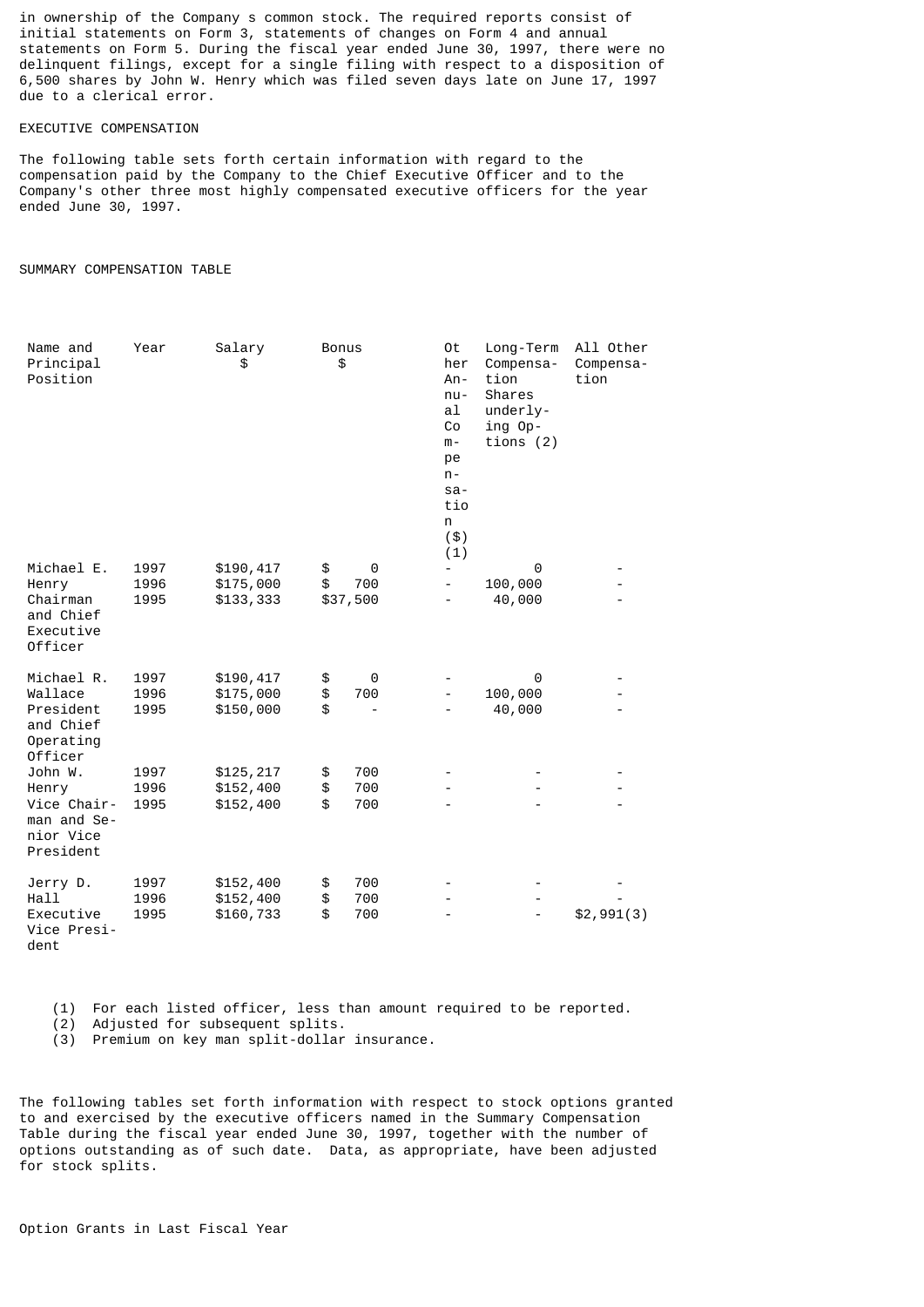|      | Number of<br>Shares<br>under-<br>lying | Percent<br>of To-<br>tal Op-<br>tions                  |                                              |                         | Potential<br>Realizable<br>Value at<br>Assumed                                  |             |
|------|----------------------------------------|--------------------------------------------------------|----------------------------------------------|-------------------------|---------------------------------------------------------------------------------|-------------|
| Name | Options<br>Granted<br>(  # )           | Granted<br>to Em-<br>ployees<br>in Fis-<br>cal<br>Year | Exer-<br>cise or<br>base<br>Price<br>(\$/Sh) | Expira-<br>tion<br>Date | Annual<br>Rates of<br>Stock<br>price Ap-<br>preciation<br>for Option<br>Term(1) |             |
|      |                                        |                                                        |                                              |                         | 5%<br>(5)                                                                       | (\$)<br>10% |

# NONE

\_\_\_\_\_\_\_\_\_\_\_\_\_\_\_\_\_\_\_\_\_\_\_\_\_\_\_\_\_

(1) The amounts in these columns are required to be disclosed by the SEC at rates set by regulation and are not intended to forecast possible future appreciation of Company stock or amounts that may ultimately be realized upon exercise. The Company chose not to use an alternative formula for grant date valuation.

Aggregated Option Exercises in Last Fiscal Year and June 30, 1997, Option Values

|                    | Shares<br>Acquired<br>on |               | Number of Shares<br>Underlying Unexer-<br>cised<br>Options at 6/30/97 |          | Value of<br>Unexercised In-<br>the-Money<br>Options at<br>6/30/97 |      |  |
|--------------------|--------------------------|---------------|-----------------------------------------------------------------------|----------|-------------------------------------------------------------------|------|--|
|                    |                          | Value         |                                                                       |          |                                                                   |      |  |
| Name               | Exercise                 | Realized (\$) | Exercis-                                                              | Unexerci | Exercisable                                                       | Un   |  |
|                    |                          |               | able                                                                  | sable    |                                                                   | ex   |  |
|                    |                          |               |                                                                       |          |                                                                   | er   |  |
|                    |                          |               |                                                                       |          |                                                                   | сi   |  |
|                    |                          |               |                                                                       |          |                                                                   | sa   |  |
|                    |                          |               |                                                                       |          |                                                                   | bl   |  |
|                    |                          |               |                                                                       |          |                                                                   | e    |  |
| Jerry D. Hall      | 270,000                  | \$4,090,500   |                                                                       |          |                                                                   |      |  |
| John W. Henry      | 270,000                  | \$4,090,500   |                                                                       | - -      |                                                                   |      |  |
| Michael E. Henry   | - -                      |               | 255,000                                                               | $ -$     | \$3,738,750                                                       | $ -$ |  |
| Michael R. Wallace | 15,000                   | \$333,746     | 247,500                                                               | $ -$     | \$3,583,125                                                       | $ -$ |  |

### COMPENSATION COMMITTEE REPORT

The Company s executive officer compensation program is administered and reviewed by the Compensation Committee. The Compensation Committee consists of three independent, non-employee Directors of the Company. There was no insider participation on the Compensation Committee.

The objectives of the Company s executive officer compensation program are to:

Encourage continuation of JHA s entrepreneurial spirit

Attract and retain highly qualified and motivated executives

Encourage esprit de corps and reward outstanding performance

In meeting the foregoing objectives, the Compensation Committee strives for the interests of management and shareholders to be the same - the maximization of shareholder values. The components of the executive compensation program which are employed by the Committee to meet these goals include base salary, discretionary bonuses, and stock options.

Salaries are established at levels to compensate for the position held and contributions made by each executive. Recommendations regarding increases in salary are based upon subjective evaluation of each individuals performance and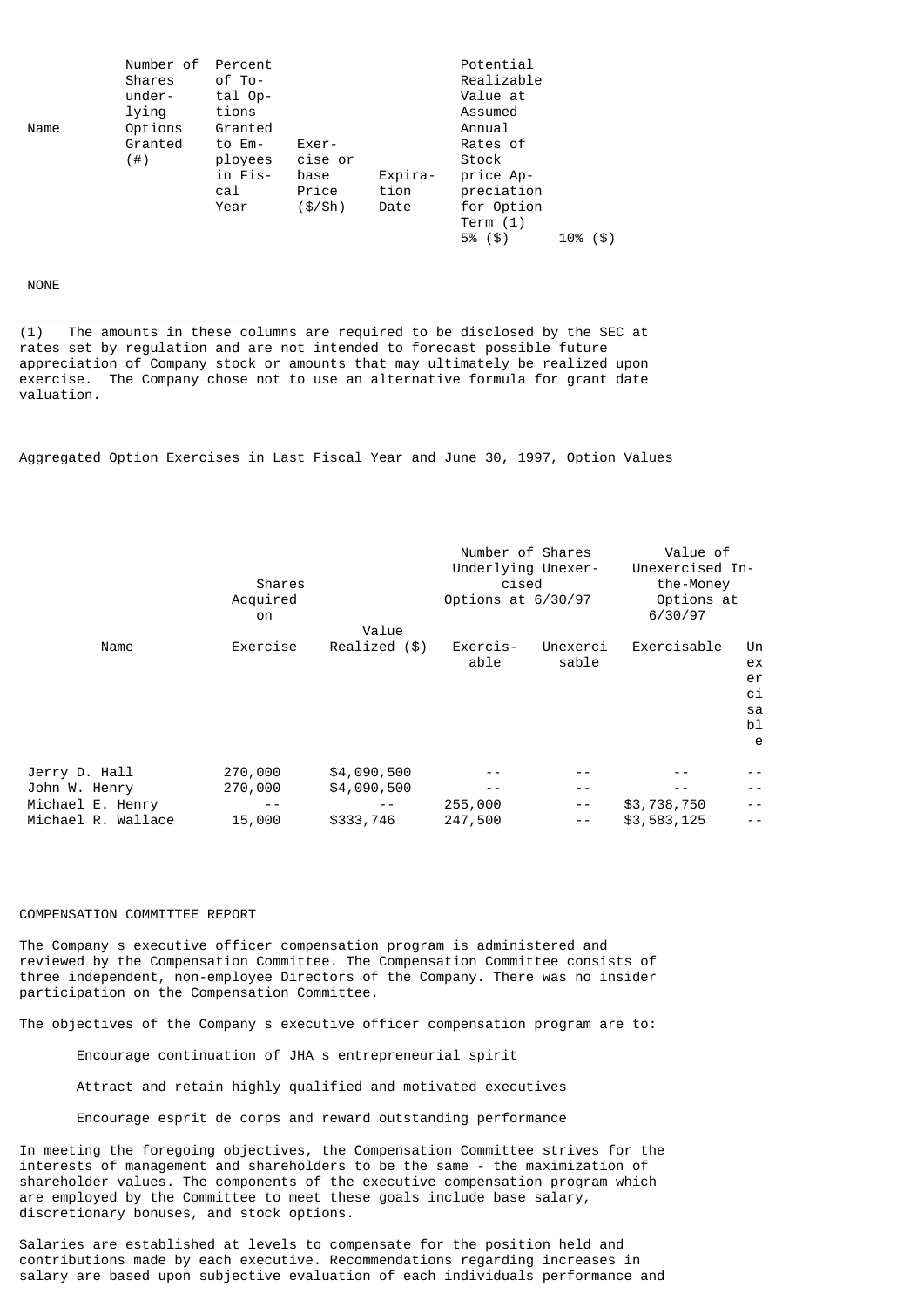contribution.

The management team was included with all employees in the discretionary Christmas bonus. A longer term incentive is provided by the award of stock options because the ultimate value of options granted will be determined by long-term growth in the Company stock price. Awards of options are believed to help focus executives attention on managing the Company from the perspective of an owner with an equity stake in the business. This component of executive compensation is provided through the Company s 1987 Stock Option Plan (the Plan), under which the executive officers, and all other employees of the Company and its subsidiaries, are eligible to receive options. The Committee has discretion to designate optionees and to determine the terms of the options granted. However, option prices shall be fixed and not less than 100% of fair market value of the stock at the date of grant, and options may not be exercisable more than ten years after the date of grant. Stock options were granted to the management team for the same reasons noted above regarding discretionary bonuses.

In employing the foregoing three elements of compensation, the Compensation Committee considers the experience, prior compensation levels, personal performance, number and value of previously granted options, and other subjective factors relating to each individual and seeks to optimize the balance between base salary, short-term and long-term incentives. Compensation is generally weighted in favor of base salary.

The salary of Chief Executive Officer, Michael E. Henry, was not changed this year. The Chief Executive Officer received the same Christmas bonus as noted above for the entire management team. Stock options on 100,000 shares were granted to Mr. Michael E. Henry this fiscal year due to excellent performance up to the date of grant.

Recent changes in U.S. income tax law have imposed a \$1,000,000 cap on the deduction which may be taken with respect to any individual officer s compensation. While current cash compensation paid to the Company s executive officers is substantially less than the cap, the ultimate value of stock options is not now known, and thus the cap may be important in some future year. The deduction cap has been considered by the Compensation Committee and we intend to take the steps necessary to conform the Company s compensation structure to comply with the cap if the issue arises in a future period.

> George R. Curry Burton O. George James J. Ellis Members of the Compensation Committee

### COMPANY PERFORMANCE

The following graph presents a comparison for the five-year period ended June 30, 1997 of the market performance of the Company's common stock with the S&P 500 Index and an index of peer companies selected by the Company:

The following information depicts a line graph with the following values:

| Description<br>Jack Henry &<br>Associates, | 1993     | 1994     | 1995     | 1996     | 1997     |
|--------------------------------------------|----------|----------|----------|----------|----------|
| Inc.                                       | \$175.17 | \$144.87 | \$270.52 | \$635.52 | \$686.00 |
| Peer Group                                 |          |          |          |          |          |
| Only                                       | \$157.35 | \$153.18 | \$221,36 | \$296.92 | \$326.23 |
| S & P Only                                 | \$113.63 | \$115.23 | \$145.27 | \$183.04 | \$246.32 |

\*The above comparison assumes \$100 was invested on July 1, 1992 and assumes reinvestment of dividends. Total returns are calculated according to market capitalization of peer group members at the beginning of each period. Peer companies selected are in the business of providing specialized computer software, hardware and related services to financial institutions and other businesses. Companies in the peer group are Banctec, Bisys Group, Broadway & Seymour, Cerner Corp., Crawford & Co., Electronic Arts, First Data, Fiserv, Keane, National Data, PC Quote, Primark, Rainbow Technology, SEI Investments, Sterling Software and Verifone.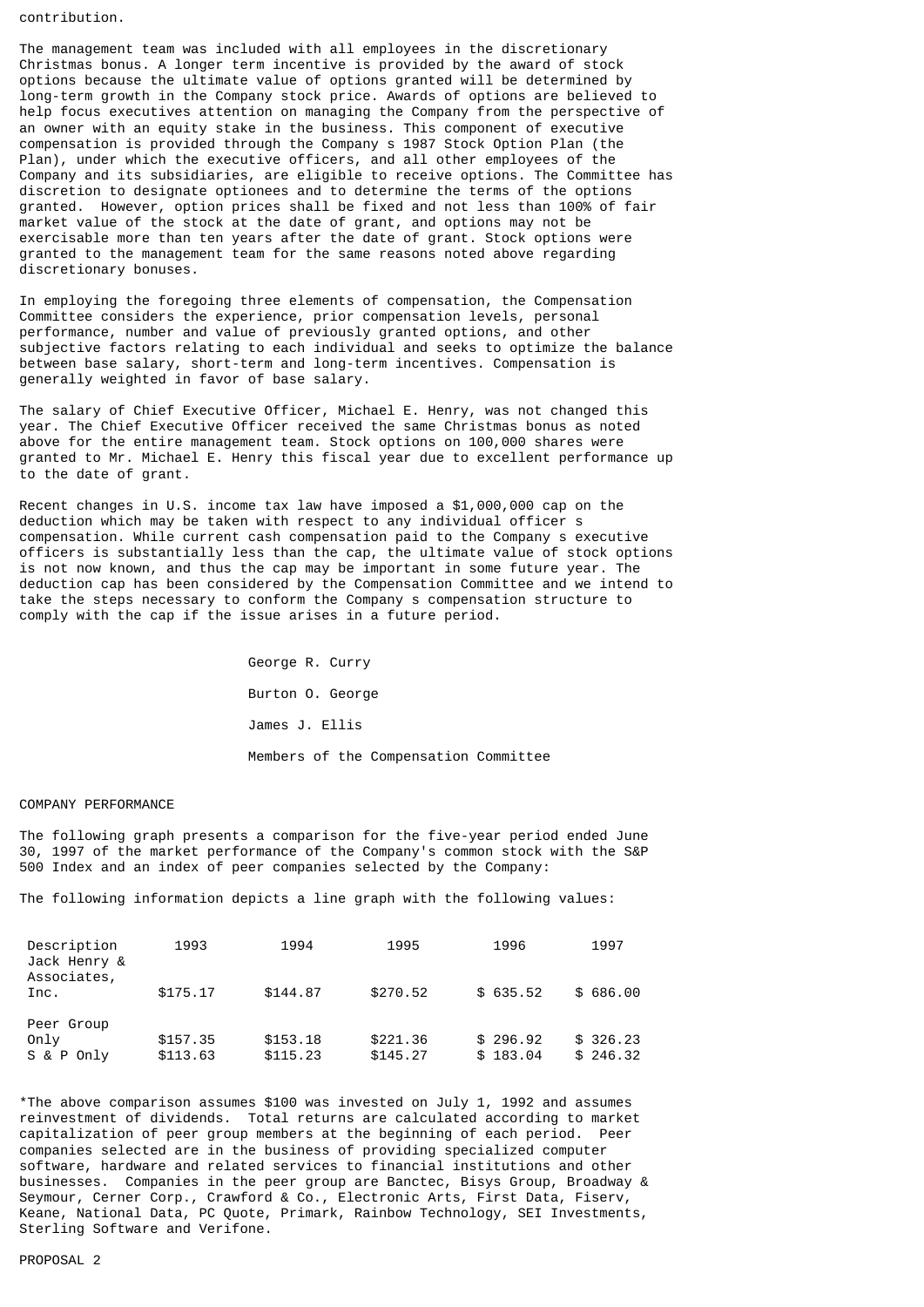### AMEND THE CERTIFICATE OF INCORPORATION TO INCREASE AUTHORIZED SHARES

Description of the Proposed Amendment and Vote Required.

On August 26, 1997, the Board of Directors unanimously adopted a resolution approving a proposal to amend Article 5.1 of the Company s Certificate of Incorporation to increase the number of shares of Common Stock the Company is authorized to issue from 30,000,000 shares to 50,000,000 shares. The amendment will not affect the authorized number of shares of Preferred Stock, which remains 500,000 shares. The Board of Directors determined that the amendment is advisable and directed that it be considered at the Annual Meeting of the Stockholders to be held October 30, 1997. The affirmative vote of a majority of the outstanding shares of Common Stock of the Company is required to approve the proposed amendment.

The full text of the proposed amendment to the Certificate of Incorporation is as follows:

 5.1. The total number of shares which the Corporation shall have authority to issue is 50,500,000 shares, which shall consist of two classes. One class, designated common stock , shall consist of 50,000,000 shares, each of which shall have a par value of \$.01 per share. The other class, designated preferred stock, shall consist of 500,000 shares, each of which shall have a par value of \$1.00 per share.

Purpose and Effect of Increasing the Number of Authorized Shares of Common Stock

The purpose of the proposed amendment is to make additional shares of Common Stock available for issuance. The additional authorized shares will be available for future corporate purposes including, but not limited to, stock splits and dividends, acquisitions, compensation plans, dividend reinvestment plans and public offerings. There is no current plan to issue any of the shares proposed for authorization. Unless otherwise required by contract, NASDAQ rule, any regulatory authority or by-law, the Company has no plans to solicit further authorization from the stockholders prior to the future issuance of these shares.

The proposed amendment increases the number of shares of Common Stock which the Company is authorized to issue from 30,000,000 to 50,000,000. The additional 20,000,000 shares will be a part of the existing class of Common Stock and, if and when issued, will have the same rights and privileges as the shares of Common Stock presently issued and outstanding. The holders of Common Stock of the Company are not entitled to preemptive rights or cumulative voting.

If the proposed amendment is adopted, there would be approximately 31,700,000 authorized shares that are not outstanding, reserved for issuance or held in the treasury of the Company.

 THE BOARD OF DIRECTORS RECOMMENDS THAT YOUR VOTE FOR THE APPROVAL OF THE AMENDMENT. PROXIES RECEIVED BY THE BOARD OF DIRECTORS WILL BE VOTED FOR THE PROPOSED AMENDMENT UNLESS STOCKHOLDERS SPECIFY IN THEIR PROXIES A CONTRARY CHOICE.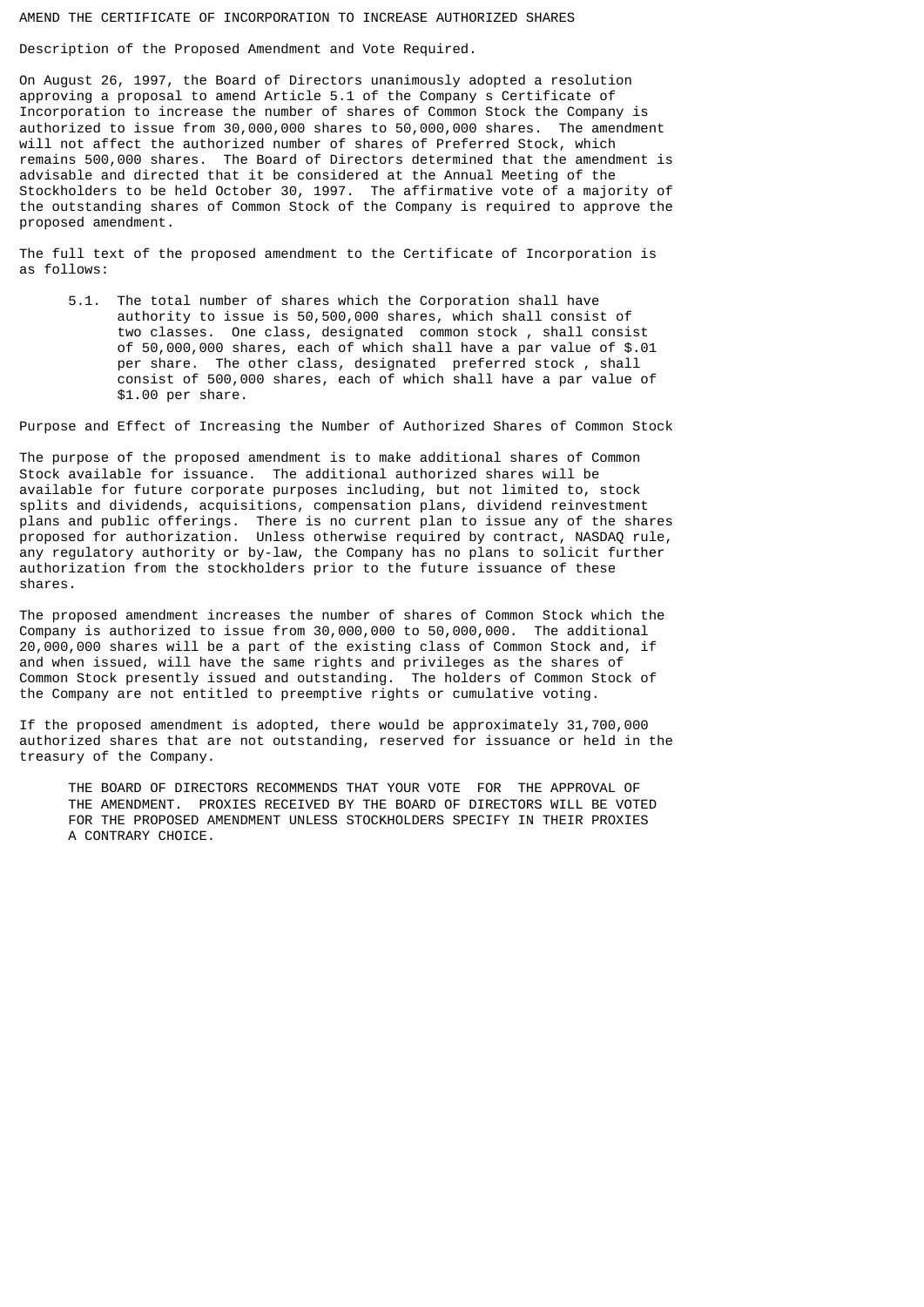### INDEPENDENT AUDITORS

On January 31, 1997, the audit committee of the Board of Directors recommended that the Company consider engaging a larger accounting firm as independent public accountants for the fiscal year ended June 30, 1997. A letter formally dismissing the Company s prior independent public accountants (Baird, Kurtz & Dobson) was sent March 10, 1997. On May 5, 1997, the Company engaged Deloitte & Touche, LLP to serve as its independent public accountants.

Baird, Kurtz & Dobson s report on the financial statements of the Company for the fiscal years ending June 30, 1995 and June 30, 1996 contained no adverse opinion or disclaimer of opinion and were not qualified or modified as to uncertainty, audit scope, or accounting principles. During the two fiscal years ended June 30, 1996 and the subsequent interim period preceding its dismissal, there were no disagreements with Baird, Kurtz & Dobson on any matter of accounting principles or practices, financial statement disclosures or auditing scope or procedure, which disagreements if not resolved to the satisfaction of Baird, Kurtz & Dobson would have caused that firm to make reference in connection with its report to the event or subject matter of the disagreement.

Baird, Kurtz and Dobson, certified public accountants, served as independent auditors for the Company for the year ended June 30, 1996. The Company has not selected its auditors for the current year, because the Company does not select its auditors until after the final Audit Committee meeting on the prior years examination is held. Representatives of Baird, Kurtz and Dobson are expected to be present at the Annual Meeting with the opportunity to make a statement if they desire to do so and to be available to respond to appropriate questions.

### STOCKHOLDER PROPOSALS

Stockholders who intend to present proposals at the Company s 1998 Annual Meeting of Stockholders must submit their proposals to the Company s Secretary on or before June 2, 1998.

### COST OF SOLICITATION AND PROXIES

Proxy solicitation is being made by mail, although it may also be made by telephone, telegraph or in person by officers, directors and employees of the Company not specifically engaged or compensated for that purpose. The Company will bear the entire cost of the Annual Meeting, including the cost of preparing, assembling, printing and mailing the Proxy Statement, the Proxy and any additional materials furnished to stockholders. Copies of the solicitation materials will be furnished to brokerage houses, fiduciaries and custodians for forwarding to the beneficial owners of shares held of record by them and, upon their request, such persons will be reimbursed for their reasonable expenses incurred in completing the mailing to such beneficial owners.

# FINANCIAL STATEMENTS

Financial statements of the Company are contained in the 1997 Form 10-K which accompanies this Proxy Statement. Incorporated herein by reference are the financial statements contained in such Form 10-K.

# OTHER MATTERS

The Board of Directors knows of no matters that are expected to be presented for consideration at the 1997 Annual Meeting which are not described herein. However, if other matters properly come before the meeting, it is intended that the persons named in the accompanying Proxy will vote thereon in accordance with their best judgment.

By Order of the Board of Directors

/s/ Michael E. Henry

Michael E. Henry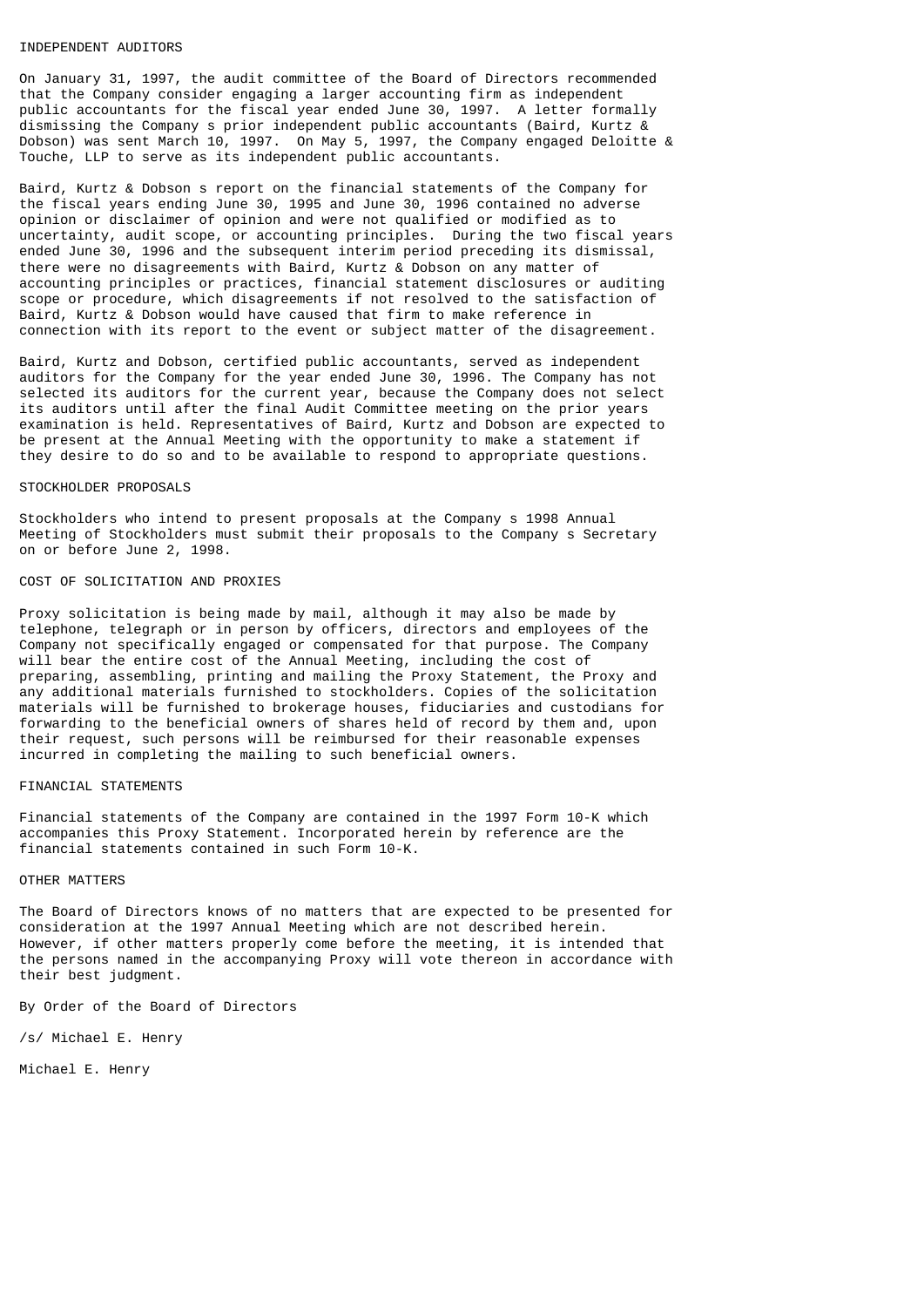Chairman of the Board

Monett, Missouri September 23, 1997

A copy of the Company s Annual Report on Form 10-K is attached hereto. Exhibits to Form 10-K, listed on pages and thereof, have been omitted. The Company will furnish a copy of any exhibit subject to charge upon written request directed to Terry W. Thompson, Chief Financial Officer, Jack Henry & Associates, Inc., 663 Highway 60, Post Office Box 807, Monett, Missouri, 65708.

PROXY CARD

JACK HENRY & ASSOCIATES, INC.<br>663 HIGHWAY 60 P.O. BOX 807 MONETT, MISSOURI 65708 The undersigned hereby

ON BEHALF OF THE BOARD<br>OF DIRECTORS appoints Michael E. Henry and Michael R. Wallace as Proxies, each with the power to appoint his or her substitute, and hereby authorizes them to represent and to vote, as designated below, all the shares of common stock of Jack Henry & Associates, Inc. held of record by the undersigned on September 23, 1997, at the annual meeting of shareholders to be held on October 30, 1997 or any adjournment thereof.

1. ELECTION OF DIRECTORS

FOR ALL NOMINEES LISTED BELOW WITHHOLD AUTHORITY<br>(Except as marked to the to vote for all no to vote for all nominees listed contrary below)

(INSTRUCTION: To withhold authority to vote for any individual nominee strike a line through the nominee's name in the list below)

J. Henry, J. Hall, M. Henry, J. Ellis, B. George, G. Curry, M. Wallace

2. PROPOSAL TO AMEND THE CERTIFICATE OF INCORPORATION TO INCREASE AUTHORIZED SHARES - from 30 million to 50 million common shares.

FOR AGAINST AGES AGAINST ABSTAIN

3. In their discretion, the Proxies are authorized to vote upon such other business as may properly come before the meeting.

 This proxy, when properly executed, will be voted in the manner directed herein by the undersigned stockholder. If no direction is made, this proxy will be voted FOR Proposals 1 and 2.

 Please sign exactly as name appears below. When shares are held by joint tenants, both should sign. When signing as attorney, executor, administrator, trustee or guardian, please give full title as such. If a corporation, please sign in full corporate name by President or other authorized officer. If a partnership, please sign in partnership name by authorized person.